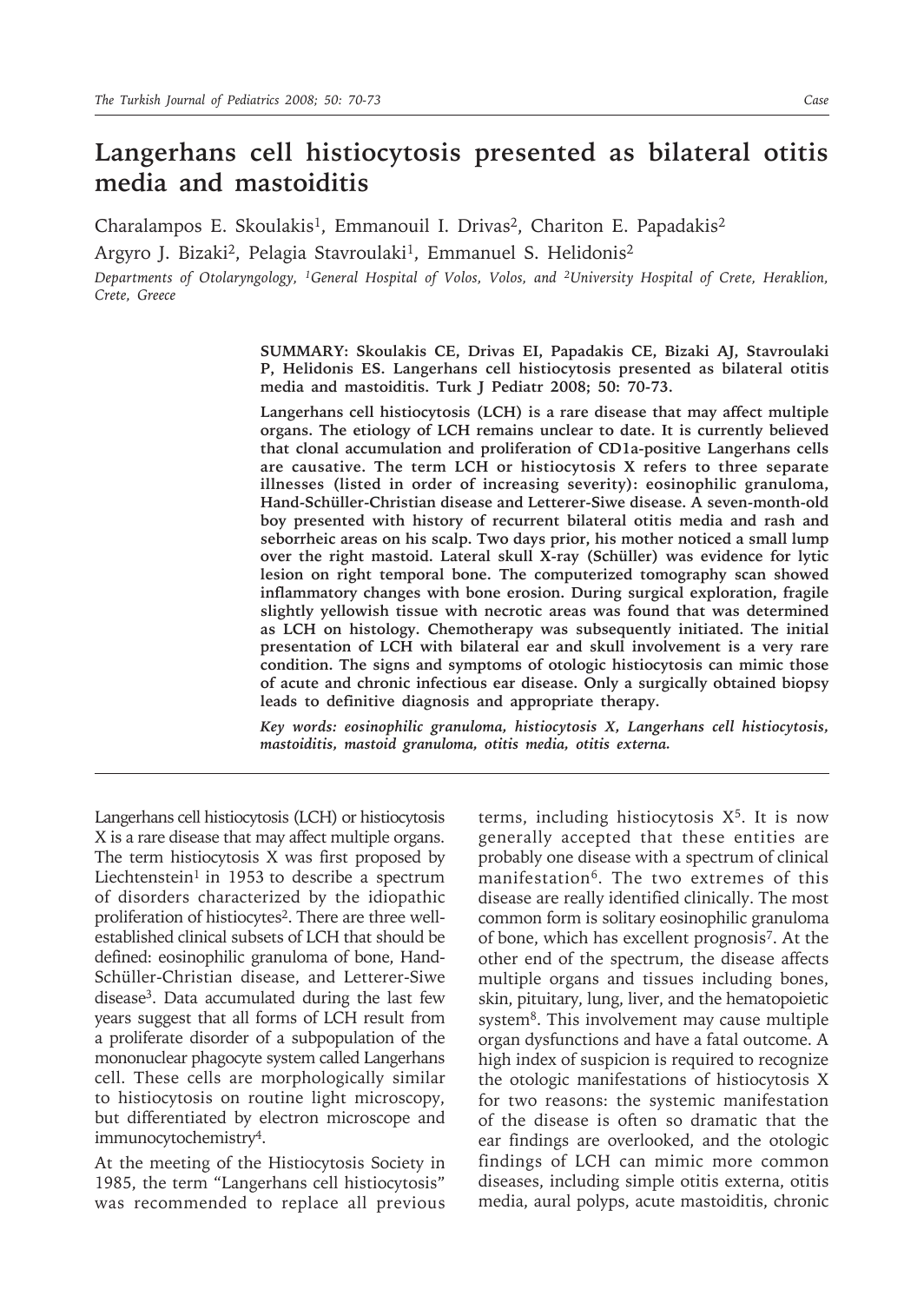otitis media, and metastatic lesions. In the present study, a child with systemic LCH is presented, who was initially misdiagnosed and treated for non-specific otitis media. The diagnosis and the management of this relatively rare disease are discussed.

## **Case Report**

A seven-month-old boy presented with a twomonth history of recurrent bilateral otitis media and with rash and seborrheic areas on his scalp. The patient was given per os antibiotic therapy and corticosteroid ointment. Two days prior to his admission, his mother noticed a small lump over the right mastoid. On physical examination, right soft tender postauricular small swelling was noted. There was a whitish discharge from both ears and an apparent mass in the right ear canal. The patient did not have any paresis of facial nerve.

With the diagnosis otitis media, external otitis and mastoiditis, the patient underwent bilateral myringotomies under general anesthesia. There was a whitish discharge from both ear canals, while no purulent discharge was found in the middle ears. Needle aspiration from the postauricular lump was negative for the presence of purulent pus. The patient continued the therapy with intravenous antibiotics and eardrops.

Eight days later the general condition of patient showed no improvement and the lump over the right mastoid was enlarged. Lytic lesion of the temporal bone was evident on lateral skull X-ray (Schüller) (Fig. 1). The **Fig. 2.** Computerized tomography scan showing a lytic



**Fig. 1.** Lateral skull X-ray (Schüller) demonstrating histiocytosis X in right temporal bone (with arrows).

patient was re-operated immediately. After the postauricular incision was performed, a reddish and friable mass was found, which had expanded and already destroyed the mastoid bone. No purulent pus was found. Biopsy was taken from this area and the findings were characteristic for LCH. Biopsies from seborrheic areas on his scull were also positive for LCH. The computerized tomography (CT) scan of the head was typical for LCH lytic lesion over the right mastoid (2-3 cm) (Fig. 2). The rest of the workup for histiocytosis revealed hepatosplenomegaly (spleen 6-7 cm, liver 3-4 cm), anemia (Hb 6 g/dl, while upon admission 8.8 g/dl), slightly elevated SGOT (106) and SGPT (210), and albumin 33  $g/L$ . The skeletal survey was normal. There was no diabetes insipidus. The biopsy revealed infiltration by histiocytic cell positive for CD1a and S-100 and negative for CD 45 and CD 15.



lesion with destruction of the temporal bone on the right (asterisk).

The patient was referred to the pediatric hematological oncology department for therapy and died from his disease four months later.

## **Discussion**

Although LCH lacks the histologic appearance of a malignancy and fails to exhibit metastasis as in classic malignant disease, this benign process has the propensity to be locally aggressive, osteolytic, and recalcitrant, and to produce multiple synchronous lesions that involve multiple systems and organs<sup>4</sup>.

The histologic hallmark of this disease is a proliferation of the Langerhans dendritic cell in a background of inflammatory cells with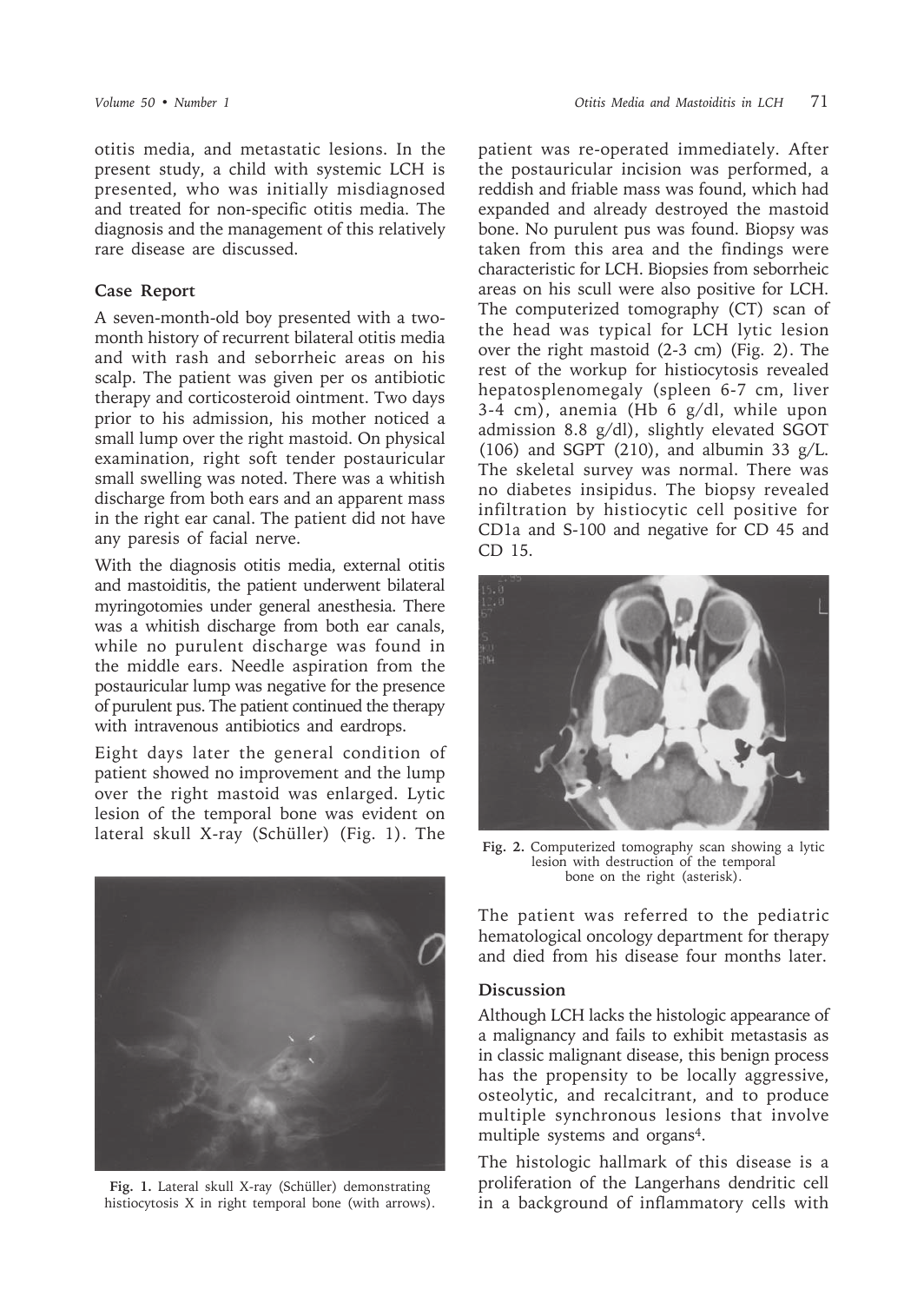sheets of eosinophils, as well as presence of Birbeck granule on electron microscopy. Immunohistochemical staining demonstrates positivity for CD1a and S100. The exact nature of LCH is under investigation as it has become apparent that LCH is not a true malignancy and does not behave as other malignant disorders of histiocytes4. Distinct lesions are usually seen in soft tissue and bone. Bony disease was the most common finding and occurred in 79% of patients<sup>5</sup>. LCH can affect almost every organ in the body. Organs involved were the lungs, spleen, liver, brain, heart, pancreas, stomach and muscle7. The lesions are soft and yellow to brown with frequent areas of necrosis and hemorrhage. Microscopically, a histiocytic and eosinophilic infiltrate is seen. Giant cells may be seen, which are believed to represent fused histiocytes<sup>8-13</sup>.

The majority of patients suffering from this disorder first present (63%) or later develop head and neck manifestations<sup>9-10</sup>. The skull is frequently involved (42%); the temporal bone can be affected either as a solitary lesion or as part of a multisystem involvement in up to 61% of patients. When the temporal bone is involved, 30% of affected patients demonstrate bilateral disease<sup>11-12</sup>. Manifestations of LCH may be confused with more common disorders such as chronic suppurative otitis media and acute mastoiditis, which are not responsive to medical therapy<sup>10</sup>, thereby delaying the diagnosis, as observed in our case.

The cases presented demonstrate the classic postauricular swelling, which is seen in 10- 30% of all patients with LCH. The ear often protrudes anteriorly, since the mass is subgaleal and lifts the entire auricle away from the temporal bone. There is frequently erosion of the bony posterior external auditory canal with sagging of the canal wall skin in such a way that the visualization of the tympanic membrane is difficult. Because the lesion infrequently involves the middle ear, the tympanic membrane is usually normal. This characteristic offers important differentiation between the lesion of LCH and acute mastoiditis, since acute mastoiditis is almost always associated with middle ear disease. Interestingly, although the facial nerve is exposed in the middle ear in 50% of all individuals, there have been only 14 reported cases of facial nerve paralysis in patients with LCH in the English literature.

Other areas of erosion include the tegmen tympani, the bony plate covering the sigmoid sinus, the squama of the temporal bone and rarely the vestibular labyrinth. The mastoid air cell system is usually destroyed when this disease involves the temporal bone. Palpation of the mass reveals soft pseudofluctuation with associated cutaneous erythema but no tenderness. Because of the propensity of this condition to erode the posterior canal wall, a secondary external otitis and stenosis may develop. Perforation of the tympanic membrane is uncommon and vestibular abnormalities are rare<sup>10-11</sup>.

Exophthalmos results from lesions involving the orbital walls and the surrounding soft tissue reaction. The skin is a common site of involvement in more advanced LCH and the scalp is particularly apparent in this condition. A seborrheic rash with almost dandruff-like condition can result, although much more profound greasy, weeping dermatitis is also seen at times<sup>11</sup>.

The flat bones of the skull, ribs, pelvis and scapula are most commonly involved. In the cranium, the frontal areas are most commonly involved and lesions may be single or multiple. The most commonly involved sites are the mandibles, especially posteriorly and along the alveolar ridges. The oral cavity can also be the site of mucosal ulcerations and stomatitis, which histologically reveal the typical histiocytic and eosinophilic infiltration. The dermatic lesions due to seborrheic dermatitis and the recurrent ear infections will raise the suspicion of LCH, while anemia, splenomegaly, hepatomegaly, and the transaminase increase indicate systemic manifestation of the disease.

The incidence of LCH is estimated to be three cases per 1,000,000 children per year - more than 50% of all cases are seen in patients under age 10 - even though recent studies have shown that approximately 30% of LCH cases occur in adults, with an incidence rate of 1.8/1,000,00014-15. The average age of onset is 1 to 3 years, and the disease occurs more commonly in males $16-17$ . The natural history of this disorder is interesting because it has the potential for spontaneous resolution when the child enters adulthood.

Treatment is not specific and depends on the extent of disease at the time of diagnosis $18$ . The localized form of LCH as an isolated